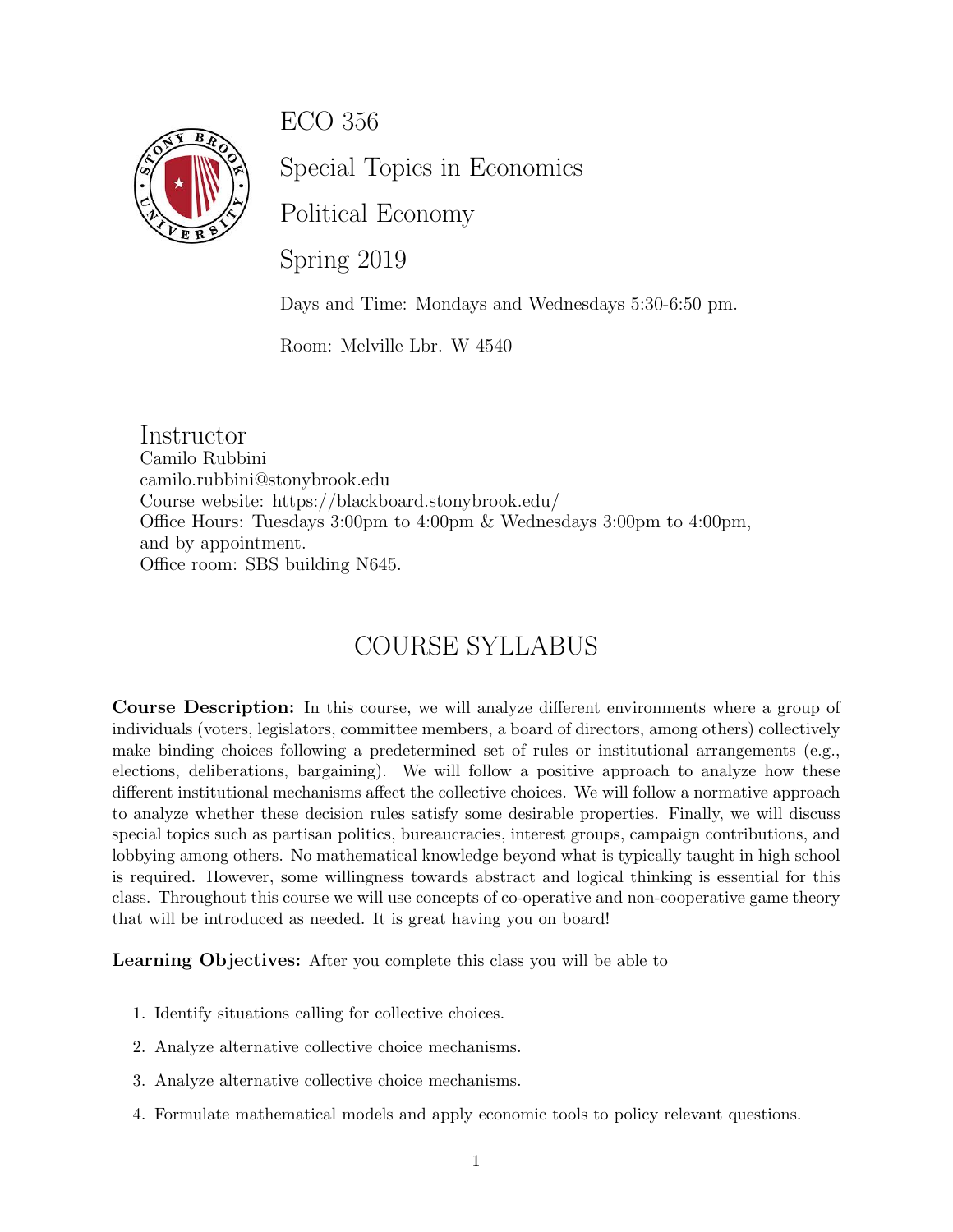#### Recommended References:

We will not follow any particular textbook. Lecture notes will be available on the Blackboard's course website, so if you come to class and take notes, you will have the material you need to succeed in the class. Good references for some of the topics we will discuss are:

Game Theory and Politics by Steven J. Brams, Dover Publications; (2003), ISBN 978-0-486434971.

Collective Action and Exchange: A Game-Theoretic Approach to Contemporary Political Economy by William D. Ferguson, Stanford University Press; (2013), ISBN 978-0-804770040.

Public Choice III by Dennis C. Mueller, Cambridge University Press; 3 edition (2003), ISBN-13: 978-0-521815468.

Mathematics and Politics: Strategy, Voting, Power and Proof by Alan D. Taylor and Allison M. Pacelli, Second Edition, Springler (2008), ISBN: 978-0-387776439.

Additional readings will be available through the website.

### Statement about Course Delivery/Modality:

By signing up for this course you have accepted the responsibility of being an active learner and of participating in the classroom discussion. More importantly, you need to be committed to learning the subject matter. If you are not open to new ideas, or if you are not committed, expect your grade to reflect this. Moreover, your continued enrollment in this course means that you accept these responsibilities and are aware of the guidelines set forth in the syllabus.

This is a hands-on course in political economy; we will not only learn about about theoretical models but we will also work on problems and discuss applications in class. Occasionally, you will have the chance to participate in in-class experiments and demonstrations in the same way subjects participate in the lab. You are expected to engage in these activities, and your grade will depend on your involvement. In my experience, actively participating in these demonstrations signicantly improves learning.

Please, note that since your final grade also depends on class participation, this course is denitely NOT for you if you anticipate you will miss several classes.

## Grading Policy:

Your grade in this class will be based on your performance in 5 quizzes, two exams, and on class participation. Quizzes will account for 20% of your grade, each exam will account for 35% of your grade, and class participation will account for 10% of your grade.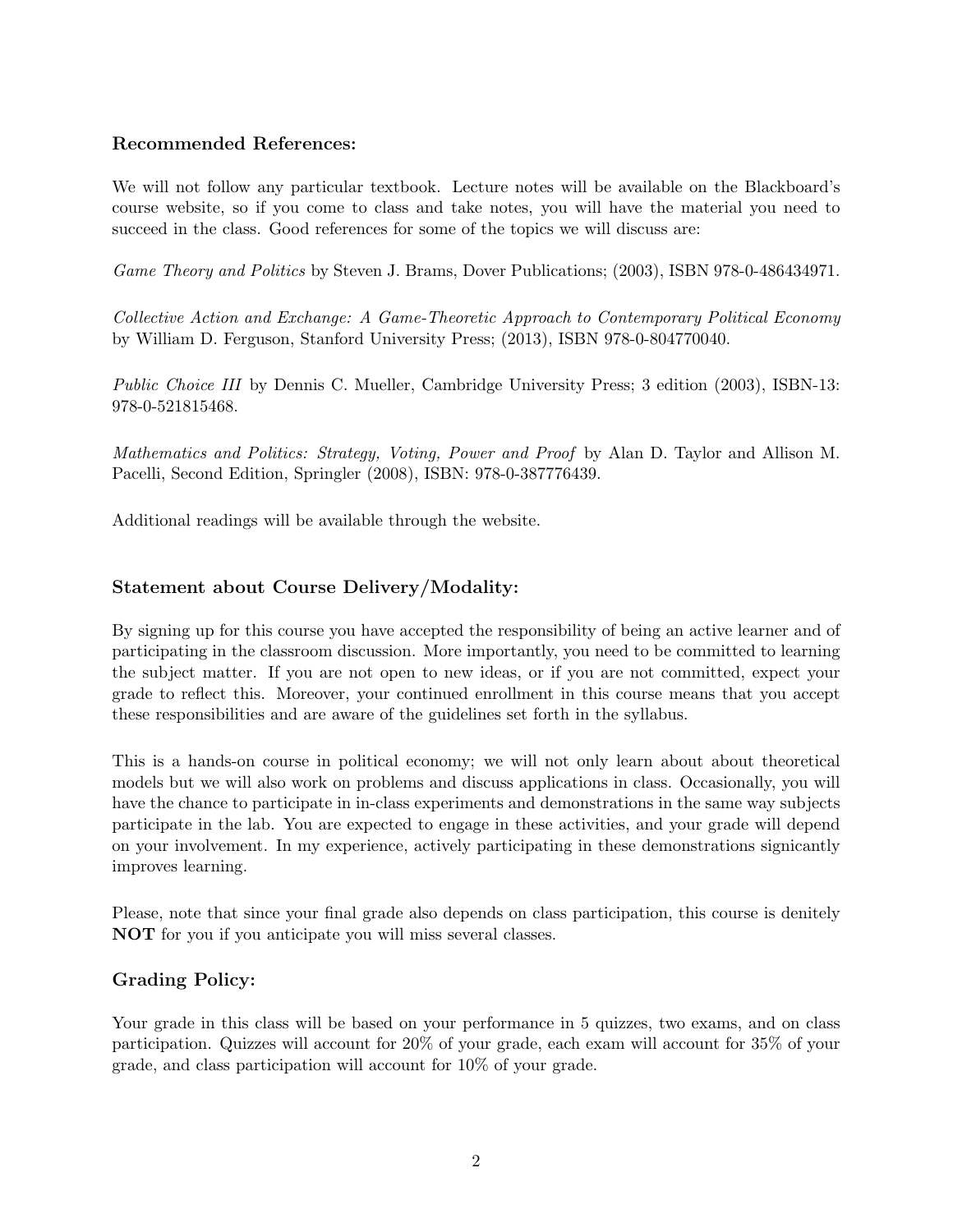Quizzes (20 points): You will have 8 graded quizzes. Quizzes will be open notes problems or questions for you to splve or respond at the end of the class. For your final grade I will only consider the best 5 of your quizzes' scores (the lowest 3 quizzes scores will not count towards your final grade). I will announce each quiz date in class. There will be **NO** makeup quizzes; to complete quizzes you must be in class.

Exams (70 points): There will be three exams in this class: two midterm exams and a final. ONLY your best two exam grades will count towards your final grade (your lowest exam grade will be dropped). Midterm exams are NOT cumulative. The final exam IS cumulative and will include everything covered in class. After grading your second exam I will post provisional final grades so you can decide whether to take the final for the chance to improve your grade or to keep your provisional final grade. Since your lowest exam grade is dropped, there will be NO makeup exams.

In-class activity participation (10 points): It goes without saying that in order to participate in these activities, you must be in class. However, being in class is not enough. You must also be ready to answer questions regarding the activity you are participating in, or regarding the class discussion. There will be several activities during the semester and they may or may not be announced in advance. At the end of the semester your activity participation points will depend on the number of activities you have participated in. For example, if we perform 6 in-class activities but you participated only in 3 of them, you will receive  $10 \times 0.5 = 5$  points.

#### Letter Grade Distribution:

|                    | $> = 93.00$ A   73.00 - 76.99 C                  |  |
|--------------------|--------------------------------------------------|--|
|                    | 90.00 - 92.99 A-   70.00 - 72.99 C-              |  |
|                    | 87.00 - 89.99 B+ $\vert$ 67.00 - 69.99 D+        |  |
|                    | 83.00 - 86.99 B $\parallel$ 60.00 - 66.99 D      |  |
|                    | 80.00 - 82.99 B- $\vert \langle = 59.99 \vert$ F |  |
| $77.00 - 79.99$ C+ |                                                  |  |

Important Dates: Please take note of the following important dates

#### Important Dates:

| Monday, March $11th$ , in class.       | Midterm I.  |
|----------------------------------------|-------------|
| Wednesday, May $8th$ , in class.       | Midterm II. |
| Wednesday, May $15th$ , 8:30-11:00 PM. | Final Exam. |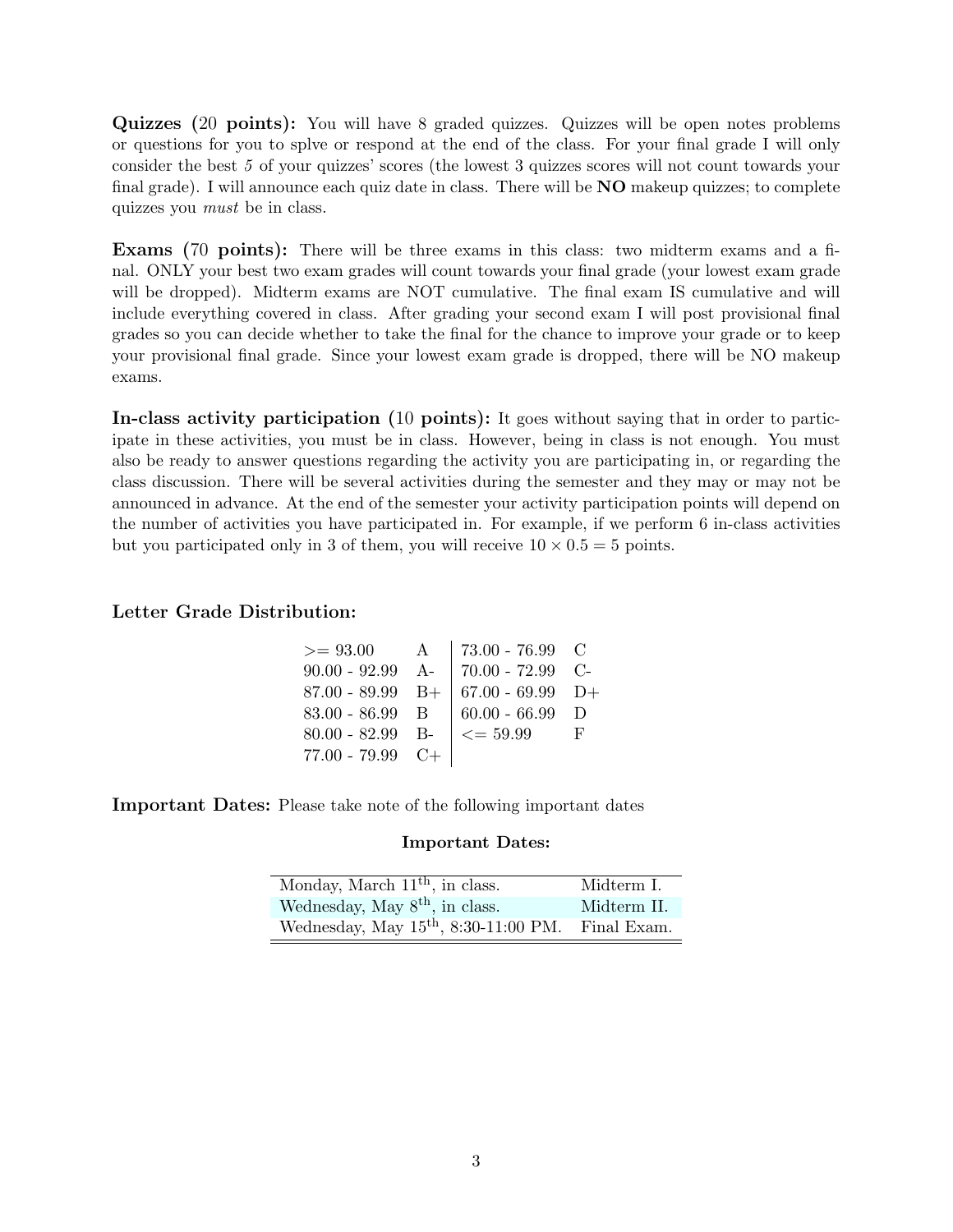## Tentative Course Outline:

| Week          | Content                                                                                                                                                                                                                                           |
|---------------|---------------------------------------------------------------------------------------------------------------------------------------------------------------------------------------------------------------------------------------------------|
|               | Introduction to Political Economy                                                                                                                                                                                                                 |
| Weeks 1-2     | • Economics, Political Science, and Political Economy.<br>• Economic Modeling, Positive and Normative Approaches.<br>• Pareto Efficiency and Market Failure. The Emergence of the State.<br>• Tools of Political Economy.                         |
|               | Collective Choice: Efficiency and Redistribution                                                                                                                                                                                                  |
| Weeks 3-4     | • Public Goods and Prisoners Dilemmas.<br>• Public Goods, Coordination and Chicken Games.<br>$\bullet$ Externalities and the Coase Theorem.<br>• Redistribution and Efficiency.<br>• Redistribution and Fairness.<br>• Evidence and Applications. |
|               | Social Choice                                                                                                                                                                                                                                     |
| Weeks 5-6     | • Unanimity Rule.<br>• Majority Rule, Positive and Normative Properties.<br>• Alternative Voting Procedures.<br>• Social Welfare Functions and Arrow's Impossibility Theorem.<br>• Evidence and Applications.                                     |
|               | Political Power                                                                                                                                                                                                                                   |
| Weeks 7-9     | Cardinal vs. Ordinal Indexes of Power.<br>Shapley-Shubik Index of Power.<br>• Banzhaf Index of Power.<br>Johnston Index of Power.<br>• Deegan- Packel Index of Power.<br>$\bullet~$ Evidence and Applications.                                    |
|               | Representative Democracies                                                                                                                                                                                                                        |
| Weeks $10-11$ | • Issues in Two-party Competition.<br>• Issues in Multi-party Competition.<br>• Rent Seeking and Lobbying.<br>$\bullet~$ Interests Groups and Campaign Contributions.<br>• Evidence and Applications.                                             |
|               | Special Topics in Political Economy                                                                                                                                                                                                               |
| Weeks 12-14   | Fairness and Fair Procedures.<br>Social Networks and Collective Action.<br>• Polarization and Media.<br>• Evidence and Applications.                                                                                                              |